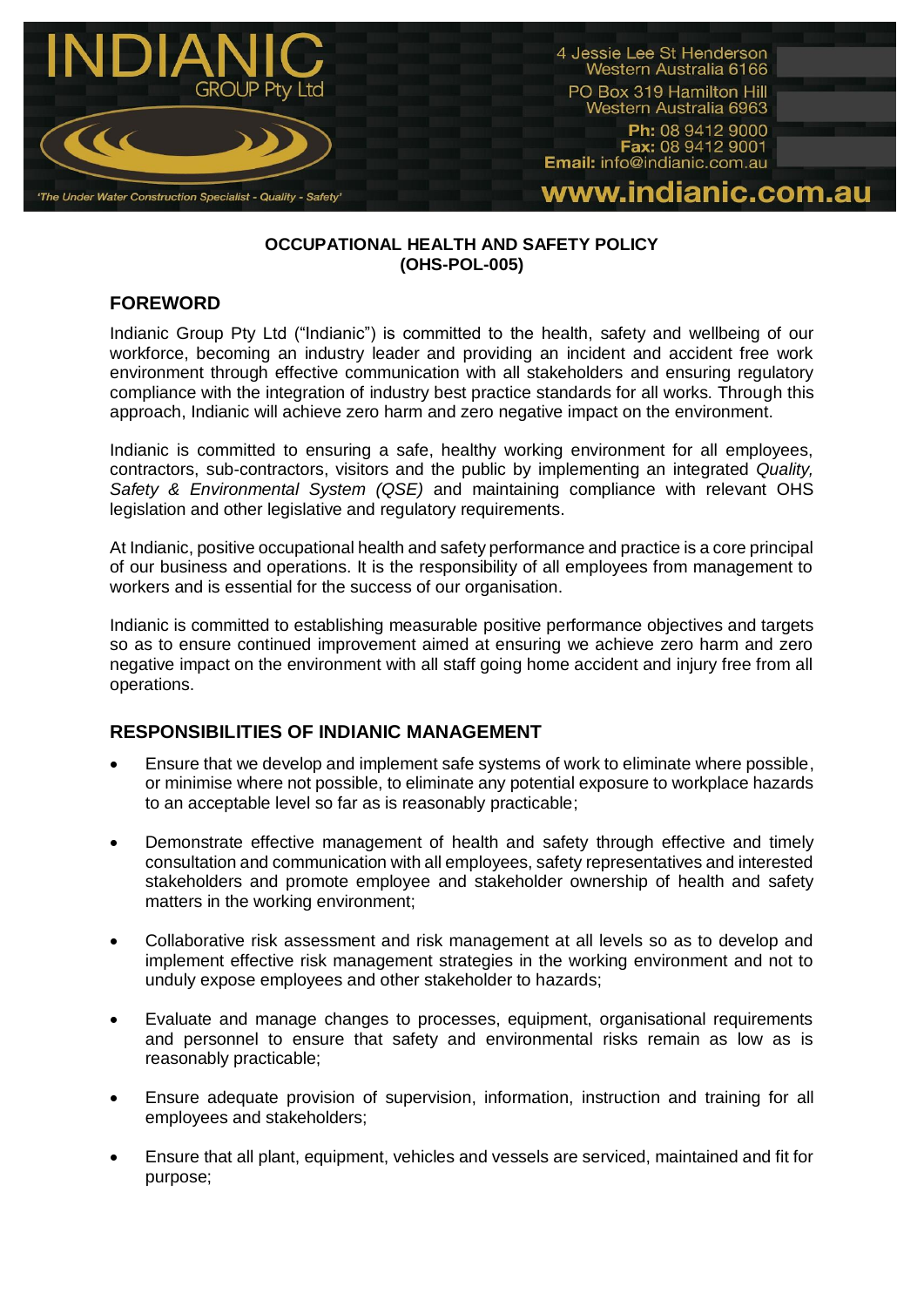#### **OCCUPATIONAL SAFETY AND HEALTH POLICY (OSH-POL-005)**

- Provide Personal Protective Clothing and Equipment to protect employees and subcontractors from hazards in the working environment;
- Provide a system for the reporting and investigation of employee concerns or incidents and ensure follow-up and remedial actions are implemented to prevent reoccurrence; and
- Assess compliance with safety and health positive performance standards, industry best practice and legislative requirements and communicate this to all employees and other interested stakeholders.

# **RESPONSIBILITIES OF INDIANIC SUPERVISORS**

- Ensure the health and safety and wellbeing of the workers in their charge as well as that of any other relevant stakeholders or the general public who may be affected;
- Ensure that they adequately supervise, instruct and train the workers in their charge and ensure that all relevant work and workplace information is passed onto the workers and any other relevant stakeholders prior to the commencement of work;
- Ensure that Indianic policies, procedures and safe systems of work are followed at all times, and that no workers are placed at risk from hazards in the workplace;
- Ensure that all workplace hazards are identified, risk assessed and controlled prior to the commencement of work and that this information is passed onto all workers and any relevant stakeholders in a timely manner;
- Respond to, investigate and report to Indianic management any accident, incident, injury or near miss that occurs while they are the responsible supervisor in a timely manner and in accordance with Indianic policies and procedures;
- Ensure that all tools, equipment, plants, vehicles, vessels and machinery is safe and fit for work purpose prior to the use of the equipment and that the relevant prestart checks are carried out and documented;
- Report to Indianic in a timely manner as per Indianic policies and procedures any equipment failure or maintenance issues;
- Ensure that they communicate in a timely manner with any worker, safety representatives or safety committees on any identified health and safety or environment issues, and report this back to Indianic management;
- Ensure that they support Indianic management in meeting our regulatory and compliance requirements; and
- Ensure they support Indianic management in meeting our safety positive performance targets and benchmarks.

## **RESPONSIBILITIES OF INDIANIC EMPLOYEES, CONTRACTORS AND VISITORS**

 Support and co-operate with Indianic in achieving our regulatory requirements, safety goals and objectives and promote a positive safety and health work environment;